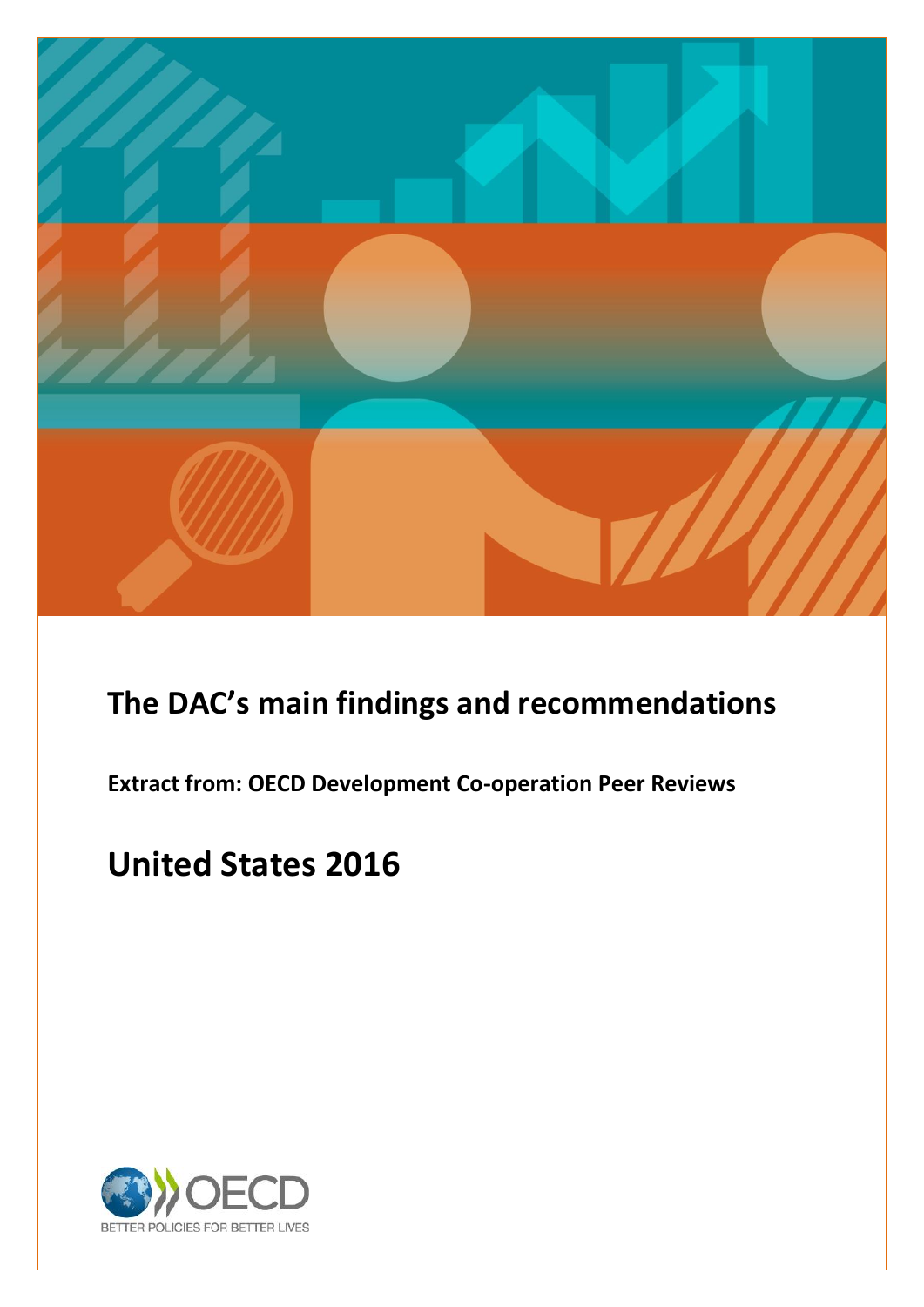## 1 **Towards a comprehensive United States' development effort**

*Indicator: The member has a broad, strategic approach to development and financing for development beyond aid. This is reflected in overall policies, co-ordination within its government system, and operations* 

## **Main findings**

The United States is successfully deploying its global leadership, including through its economic and diplomatic power, to advance the development agenda internationally. In 2015, for instance, the US played a significant role in the international negotiations on Agenda 2030 for Sustainable Development, the Addis Ababa Action Agenda and the Paris Climate Agreement.

US leadership in this arena has been strengthened with the elevation of development as a core pillar of US foreign policy alongside diplomacy and defence; underpinned by the 2010 Presidential Policy Directive on Global Development (PPD-6).

Targeted diplomatic actions, combined with support from the top, demonstrate a renewed commitment by the US to tackle key development challenges. The US-China deal on carbon emissions, for example, was an essential milestone in reaching the Paris Climate Agreement and their formal entry into the agreement is a major step towards bringing it into effect. Similarly, the President's repeated calls for ending extreme poverty paved the way for raising the level of ambition of the sustainable development goals (SDGs).

In putting its own security interests at the centre of its international engagement, the US has been able to launch initiatives that address global risks. It has successfully built large coalitions to support initiatives on global health, food security and illicit financial flows by leveraging its membership in international fora, including the G7, the G20 and the United Nations.

While PPD-6 led to an improvement in coherence between foreign policy and development, significant efforts are still required to strengthen overall policy coherence for development. The whole-of-government co-ordination provided by the National Security Council has the potential to ensure policy coherence; however, it concentrates on international affairs and only rarely tackles incoherence between international and domestic policies.

Even so, PPD-6's call for greater policy coherence has prompted the administration to seize opportunities to improve specific policies, such as reforming tied food aid, lowering trade barriers and reducing greenhouse gas emissions. Although these initiatives are encouraging, their results have been mixed. The Clean Power Plan is undergoing a challenge in the US Court of Appeals for the D.C. Circuit, which could affect the US' ability to implement the Paris Climate Agreement. While the US is a recognised international champion in tracking illicit financial flows, it has not yet signed the OECD Automatic

Exchange of Tax Information, potentially affecting its leadership in this area.

Increased awareness of the benefits of policy coherence for development, along with the further use of existing coordination mechanisms, would help sustain and expand these efforts. The US commitment to the implementation of the SDGs both at home and internationally provides an opportunity to establish such an agenda.

The US actively promotes the catalytic potential of official development assistance (ODA) for leveraging all sources of development finance, including domestic resources. This is reflected in its political support to the Addis Ababa Action Agenda.

The US also has a long history of championing the mobilisation of private sector resources. It has developed a broad toolbox to mobilise investments for achieving development objectives and demonstrates impressive leveraging effects in its flagship development initiatives. For example, the USD 7 billion commitment by the US government under Power Africa has brought on board over USD 31 billion in commitments from private stakeholders. The US would, however, benefit from greater synergies among its various development finance activities and instruments. Limitations on hiring staff in the Overseas Private Investment Corporation and on use of equity investments in partner countries constrain its ability to further leverage the world's largest capital market.

- 1.1 To support its commitment to the SDGs, the US should establish a prioritised, medium- to long-term agenda to further promote policy coherence for sustainable development.
- **1.2** The US should scale up its tools for mobilising private finance by enabling its development finance instruments to respond to increased demand.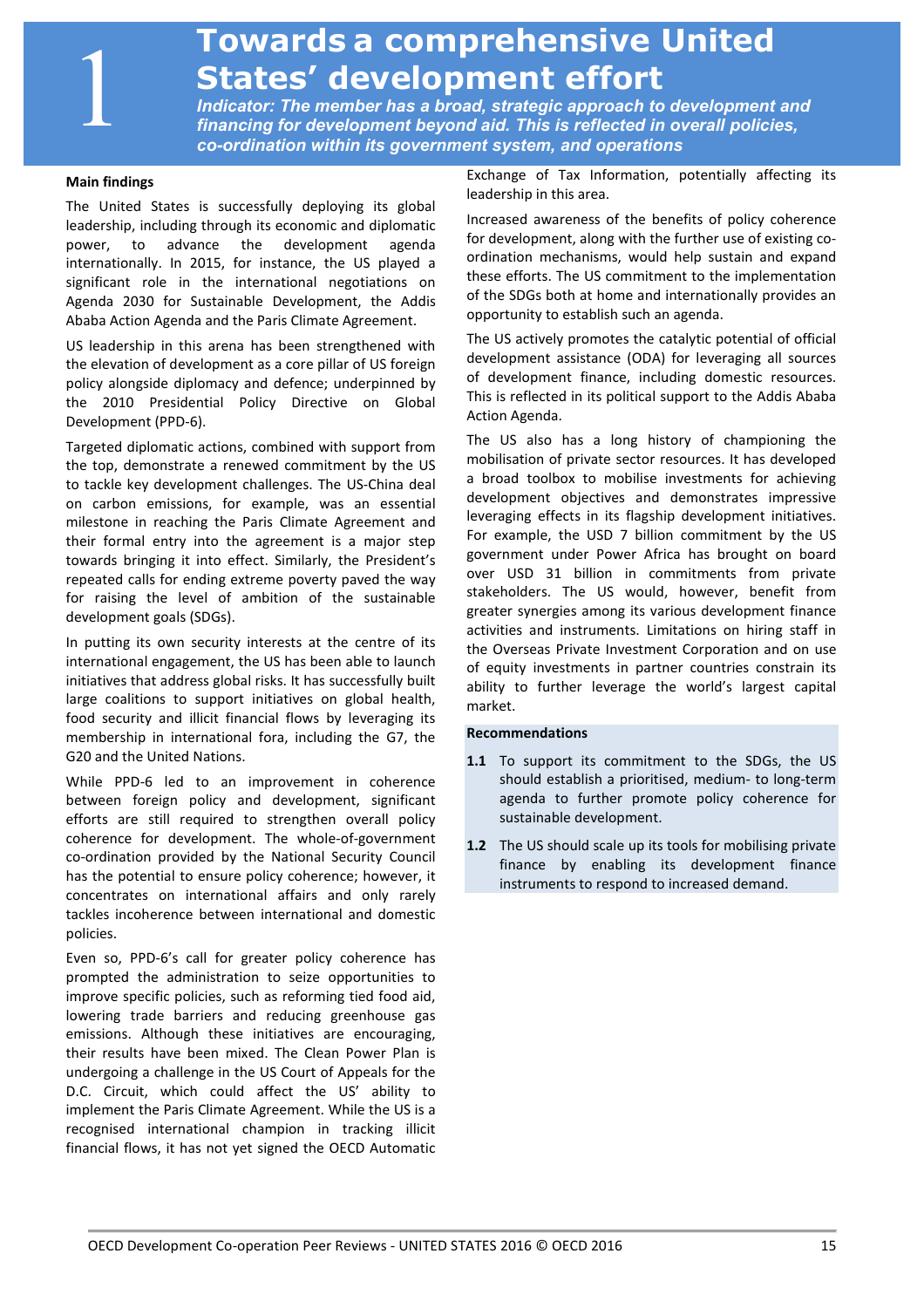## 2 **United States' vision and policies for development co-operation**

*Indicator: Clear political directives, policies and strategies shape the member's development co-operation and are in line with international commitments and guidance*

## **Main findings**

The 2010 Presidential Policy Directive on Global Development (PPD-6) has provided the government of the United States with a clear, high-level and whole-ofgovernment vision for its development co-operation. PPD-6 links development to the core US national interests of security, prosperity, respect for international values and preservation of international order, making development a strategic, economic and moral imperative for the US.

In addition to clarifying the broad purpose of US foreign assistance, PPD-6 calls for increasing selectivity and focus – prioritising sectors and countries where sustainable outcomes can be achieved, built on the foundations of inclusive growth and democratic governance. In doing so, this policy has offered a strong rationale for streamlining fragmented development efforts, which remain governed by the outdated and now overly complex 1961 Foreign Assistance Act.

As a result of PPD-6, USAID and the State Department have jointly reviewed their policies through regular Quadrennial Diplomacy and Development Reviews. These reviews have allowed them to state their development priorities based on their areas of comparative advantage – food security, health, climate change, economic growth, democratic governance, humanitarian assistance, crisis prevention and education. USAID and State have also defined clear objectives and targets in a suite of comprehensive strategic frameworks. Restoring USAID's policy role has been instrumental in this respect.

Presidential Initiatives have usefully complemented this renewed policy framework to rally the whole-of-government agenda around a few critical development challenges. The Presidential Initiatives on Global Health, Feed the Future and Power Africa, for example, demonstrate PPD-6's high level of ambition – aiming respectively for an AIDS-free generation, an end to hunger and malnutrition, and a doubling of energy access in Africa. Presidential Initiatives define priority countries according to greatest need and results, and also aim for the greatest leveraging effects. The successful passing of the Electrify Africa Act and the Global Food Security Act in 2016 reveals bi-partisan support for this model, improving the sustainability of these initiatives over time.

Beyond these frameworks and initiatives, however, the US still lacks the whole-of-government development strategy required by PPD-6. Bringing the entire US development effort under a comprehensive strategy would strengthen coherence and transparency, and facilitate partnerships.

The recent focus of USAID – in its mission statement, as well as in policy – on ending extreme poverty is a significant step change. It provides an opportunity to align

USAID and more broadly US development efforts with the SDGs. There is as yet an absence of clear guidance on how to operationalise this vision, although pilots are underway.

In the bilateral programme, PPD-6's call for greater focus and selectivity has been followed through, not only with top-down Presidential Initiatives but also by bottom-up Country Development Co-operation Strategies built on evidence from the field. Allocation models guided by countries' needs and clear criteria are becoming more prevalent, building on the good practice set by the Millennium Challenge Corporation (MCC). Nevertheless, the authorisation and appropriation process in Congress remains complex.

PPD-6 has triggered a more strategic use of multilateral organisations to complement US bilateral efforts. However, despite the establishment of co-ordination mechanisms, there is no common multilateral engagement strategy to guide the Treasury, the State Department, USAID and others in ensuring that multilateral allocations and trade-offs between the different channels are based on evidence. The US would benefit from making more consistent use of the performance assessments that they are promoting in the boards of multilateral organisations, as well as assessments produced by the Multilateral Organisation Performance Assessment Network.

The US government is taking a systematic approach to mainstreaming the cross-cutting issues of gender equality and the environment in its development co-operation. This is facilitated by various executive orders, presidential initiatives, earmarked funds, guidance and training.

- **2.1** Building on PPD-6, the US government should regularly update its whole-of-government development strategy to provide operational guidance for its entire development effort, including its multilateral component.
- **2.2** The US should develop an operational plan for implementing its vision to end extreme poverty, building on experience from pilots.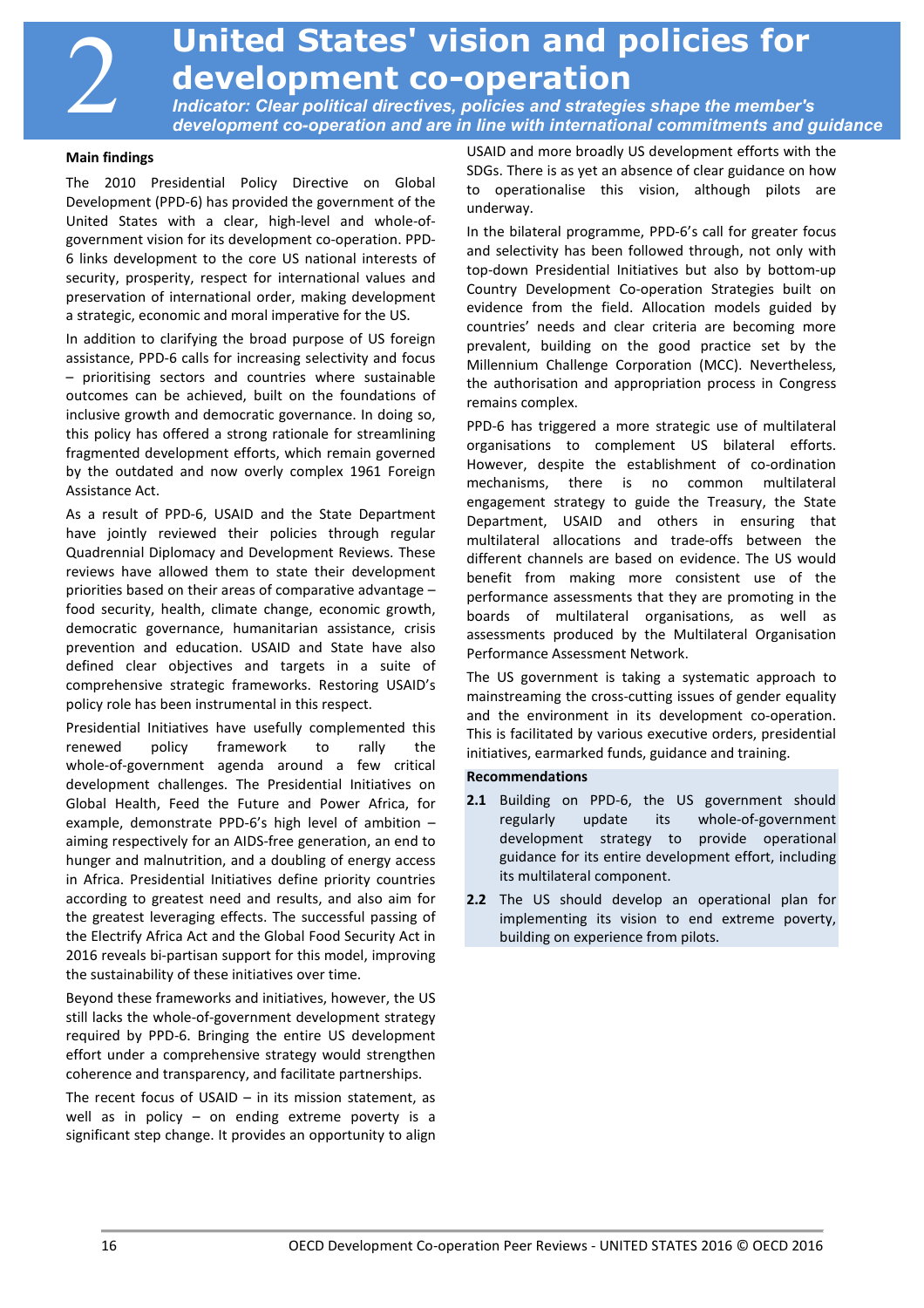3 **Allocating United States' official development assistance** 

*Indicator: The member's international and national commitments drive aid volume and allocations*

## **Main findings**

The United States remains by far the largest Development Assistance Committee (DAC) donor, providing about a quarter of overall DAC development assistance. Its ODA reached an all-time high of USD 33.1 billion in 2014, and consisted exclusively of grants. However, preliminary figures indicate a 7% drop in 2015, lowering ODA levels to below those of 2010, despite the country's robust economic recovery. It is expected that the significant decrease in multilateral funding revealed in 2015 figures will be compensated for in coming years, allowing ODA levels to rebound.

In addition, US aid volumes are low in comparison to the size of its economy. ODA was 0.17% of gross national income in 2015 – down from a peak of 0.23% in 2005 – and the US ranks only  $21<sup>st</sup>$  among the 29 DAC donors against this measure. The downward trend in this indicator since 2009 risks creating a disconnect between the strong US foreign policy commitment to prioritising development and the reality of budget allocations.

Unlike most other DAC members, the US does not have a target for the level of its ODA, which is appropriated yearly by Congress. The increased share of contingency funding in the US foreign assistance budget also raises concerns over the sustainability of development funding in the longer term. Bi-partisan support for development demonstrated by Congress in recent years could provide a basis for a longer-term commitment to financing development and thereby increase the predictability of US foreign assistance.

With 137 beneficiary countries in 2013-14, the large US bilateral programme has a global reach. Within PPD-6's focus on well-performing states, the US bilateral programme allocates significant resources to least developed countries (which receive 47% of US bilateral allocable ODA); sub-Saharan Africa; and fragile, conflict and disaster-affected countries.

Sectoral allocations align well with the priorities of PPD-6, including the Presidential Initiatives. The strong focus on health – which accounts for 25% of US bilateral ODA – is consistent with the Global Health Initiative. US support is particularly important for HIV/AIDS, with the President's Emergency Plan for AIDS Relief (PEPFAR) representing 90% of all DAC funding for HIV/AIDS. US support to economic growth, notably agriculture and energy, reflect the prominence of the Feed the Future and Power Africa initiatives, as well as the MCC's support to povertyreducing economic growth. The US is also the biggest donor for good governance and civil society.

However, US development assistance is still dispersed and concentration amongst its top recipients has declined

since the last review. Whilst the recent 42% reduction in the number of country programmes demonstrates good progress in increasing focus and selectivity, there are still several countries - and sectors within countries - where the US is not amongst the most significant donors. Reducing the number of sectors the US supports in partner countries would limit aid dispersion and increase the cost-effectiveness of its bilateral programme.

US funding to multilateral organisations has increased significantly – by 44% between 2011 and 2014 – making the US their second largest donor. Support is largely in line with the US bilateral priorities of health, humanitarian aid, food security and climate change. US support to multilateral development banks (MDBs) has been enhanced as a way to maintain leadership in key institutions in the context of changing geopolitical influences in the multilateral system.

However, the limited predictability of the US contribution, its un-met commitments to the MDBs and the vertical funds – to the tune of USD 1.6 billion – and its heavy reporting requirements all risk undermining its leadership in multilateral organisations.

The US also channels a significant part of its bilateral ODA to multilateral organisations through non-core contributions representing an additional 14 to 18% of its ODA, mostly concentrated on humanitarian funding through the UN. Its role as the first contributor to UN appeals is highly appreciated. However, core-funding to the UN is limited in comparison.

- **3.1** To reflect the country's continued economic recovery and its goal of ending extreme poverty by 2030, the US should increase its ODA level in real terms, from its all-time high in 2014.
- **3.2** The US should continue to increase its focus on sectors and programmes where it has a comparative advantage and adds value.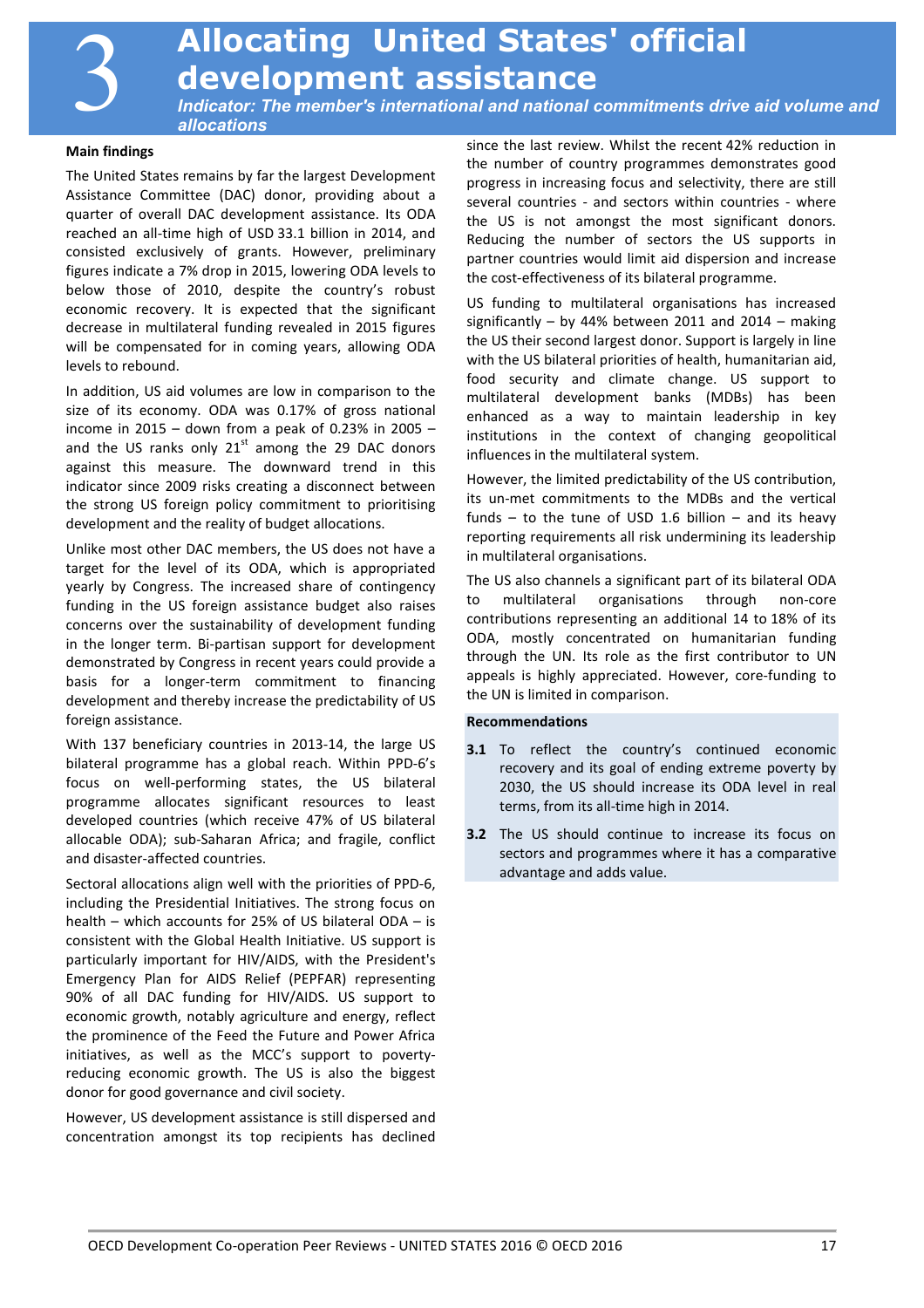*co-operation is fit for purpose*

## **Main findings**

The United States has made concerted efforts to improve the organisation and management of its development cooperation over the last five years. Most notably, USAID's position – as well as credibility and capability – in the system have been restored. The reform process is not yet complete, however. It needs to be consolidated and sustained so as to tackle the recurring challenges of coordinating a complex system and managing human resources.

USAID has become a more strategic, effective and deliberate development partner thanks to the restoration of its policy, evaluation and budgeting functions. In Washington, USAID has been given a policy voice through its participation on the National Security Council. It also now plays a stronger role in foreign assistance budgeting processes. In partner countries, its roll out of Country Development Co-operation Strategies (CDCS) – mirrored in the whole-of-government Integrated Country Strategies (ICS) – allows USAID to have a strong medium-term strategic outlook. Finally, USAID has restored its strength in staff numbers, following a bottoming-out at the turn of the century.

These shifts are starting to bear fruit. USAID has been entrusted with housing and co-ordinating new Presidential Initiatives, such as Power Africa. Joint plans and reviews have succeeded in bringing greater coherence between USAID and the State Department. Efforts to secure bi-partisan support for development cooperation in Congress have enabled the passing of significant legislation during this administration.

Business model reforms embodied in USAID Forward – which promises a more strategic, focused and resultsoriented approach – have taken root during this review period. For one, this has created a step change in how USAID creates, incubates and incentivises – if not yet fully bringing to scale – innovation. More broadly, USAID Forward and other reforms demonstrate the ability of the system to reform and innovate, but also to change and adapt. There has in the course of reforms, for example, been recognition that top-down, quantitative targets set in Washington are not necessarily the best means of creating positive incentives and organisational change.

Taken together, under the rubric of PPD-6, and with the reform of its key protagonist USAID, the US government has pushed through key organisational and management changes. The focus is now rightly on consolidation. For example, the system is still marked by multiple actors, a myriad of initiatives and budget lines, a difficult authorising environment and overly complex procedures.

This places the system under strain and presents a risk to effectiveness overall.

With over 21 government agencies implementing foreign assistance, ensuring coherence and complementarity, rather than competition, remains a challenge. In partner countries, the CDCSs do not perform this function, as they only cover USAID effort, while the ICS is not made public and covers a different timeframe. The US therefore lacks one single, transparent, whole-of-government development strategy in partner countries.

Systems and procedures differ across government agencies, as well as across initiatives such as PEPFAR. These systems do not speak to each other, adding to the transaction costs for staff and partners alike.

Finally, whilst USAID's staffing – including a high number of local staff – remains strong, highly decentralised and well-respected, the human resources system governing recruitment, retention, career management and personal development is not fit for purpose. On the contrary, it is recognised as an outdated and inefficient human resources operating system. A fundamental reform of the system is needed and has now been initiated. This reform will need to learn the lessons from previous reform efforts that have not been well internalised or met their objectives.

- **4.1** As the US government has identified USAID as the lead player in the US development co-operation system, it should entrust it with the mandate of: i) co-ordinating across development initiatives in Washington and in partner countries and ii) bringing together all US government development efforts in partner countries in one publicly available overview.
- **4.2** USAID should review the extent of institutionalisation of recent reform efforts and prioritise remaining reforms, including by fully resourcing the implementation of the human resources transformation plan in order to improve staff recruitment and progression.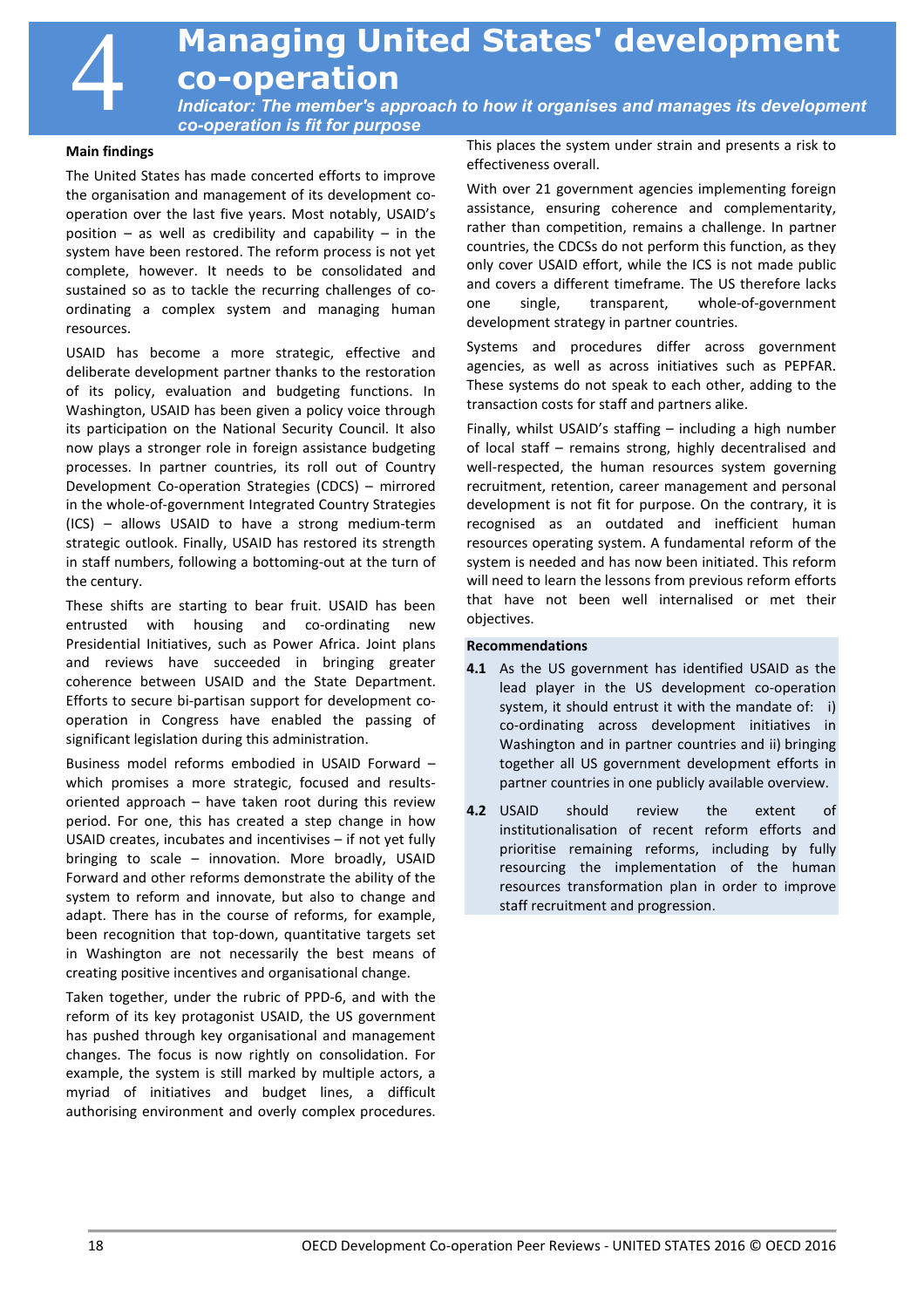**United States' development**<br> **CO-Operation delivery and pa**<br>
Indicator: The member's approach to how it delivers its prog.<br>
assistance in partner countries, maximizing the impact of its **co-operation delivery and partnerships** *Indicator: The member's approach to how it delivers its programme leads to quality* 

*assistance in partner countries, maximizing the impact of its support, as defined in Busan*

## **Main findings**

The United States still has work to do in fulfilling its effective aid commitments, but changes to the delivery model – in a difficult budgeting environment – demonstrate a commitment to improving quality. The US will need to consistently extend this commitment to all relevant parts of the US government and continue to remove barriers to flexible, predictable, mutually accountable and value-for-money assistance.

Three USAID programming shifts stand out for their potential to improve effectiveness: the emphasis on using local systems, on integrated approaches to development and on deepening partnerships.

In the spirit of local ownership and sustainability, USAID has embarked on an ambitious local systems approach, whereby the focus is on a range of inter-connected actors, relationships and incentives. This is accompanied by a recognition that USAID needs to re-calibrate its approach to risk, including in fragile states. Given the traditionally strong focus on fiduciary risk, however, this is a work in progress. The early focus on increasing money to local actors now needs to be complemented with an assessment of the effectiveness and impact of the local systems approach.

With Washington-driven initiatives dominating the budget landscape, USAID is also increasingly recognising the need to seek synergies between programmes and in response to complex development challenges in partner countries. Some programming tools facilitate this integrated approach, such as the Project Appraisal Document. Continuing on this path could help USAID reduce the number of projects and funding mechanisms its staff struggle to keep on top of, and help it in raising the relevance and impact of Washington-designed programmes.

Finally, support to local actors is complemented with a broader and well-internalised commitment to partnership. USAID is working increasingly with a broad range of partners and alliances. Its toolbox for private sector engagement is particularly impressive – driven by seeking "shared value" in terms of public and private sector contributions to specific development results. The current US government has also been an ardent defender of civil society space, although all funding goes to nongovernment organisations (NGOs) as contractors rather than as core funding.

However, these fundamental changes to USAID's business model are swimming against a tide of long-standing and binding constraints in programming and budgeting.

First, multi-annual predictability is prevented by the complex annual appropriations process. Furthermore, whilst USAID budget requests are built on mission needs, the weight of Presidential Initiatives and congressional directives very often leave missions with little funding to respond to emerging needs or opportunities. Funds also often arrive late. However, the multi-year predictability and flexibility of MCC compacts and PEPFAR framework arrangements show that greater predictability is possible with more permissive legislation.

Second, and despite the local solutions approach, US use of country systems is very low. US private contractors, grantees and NGOs remain the biggest implementers – by far – of US funding. Government-to-government assistance is declining, even in low-risk partner countries. In more general terms, the commitment to mutual accountability between the US and partner countries could be strengthened through greater transparency and alignment.

Third, burdensome US procedures – including procurement, audits and reporting – for staff and partners alike can put off the very partners the US wishes to work with, including small and local NGOs.

Finally, procurement and food aid reform has not yet led to a significant decline in tied aid, which continues to affect the effectiveness of US development assistance.

- **5.1** The US should continue to seek both synergies and flexibility across its varied initiatives, programmes and mechanisms, in order for missions to be able to align with country priorities and needs.
- **5.2** The US should take stock of the results of its local systems approach with a view to increasing support to local actors, including governments, and reducing the reliance on US contractors.
- **5.3** The US should streamline its procedures across government departments to achieve more effective and efficient whole-of-government programming.
- **5.4** The US should continue to reduce the level of tied aid, including food aid.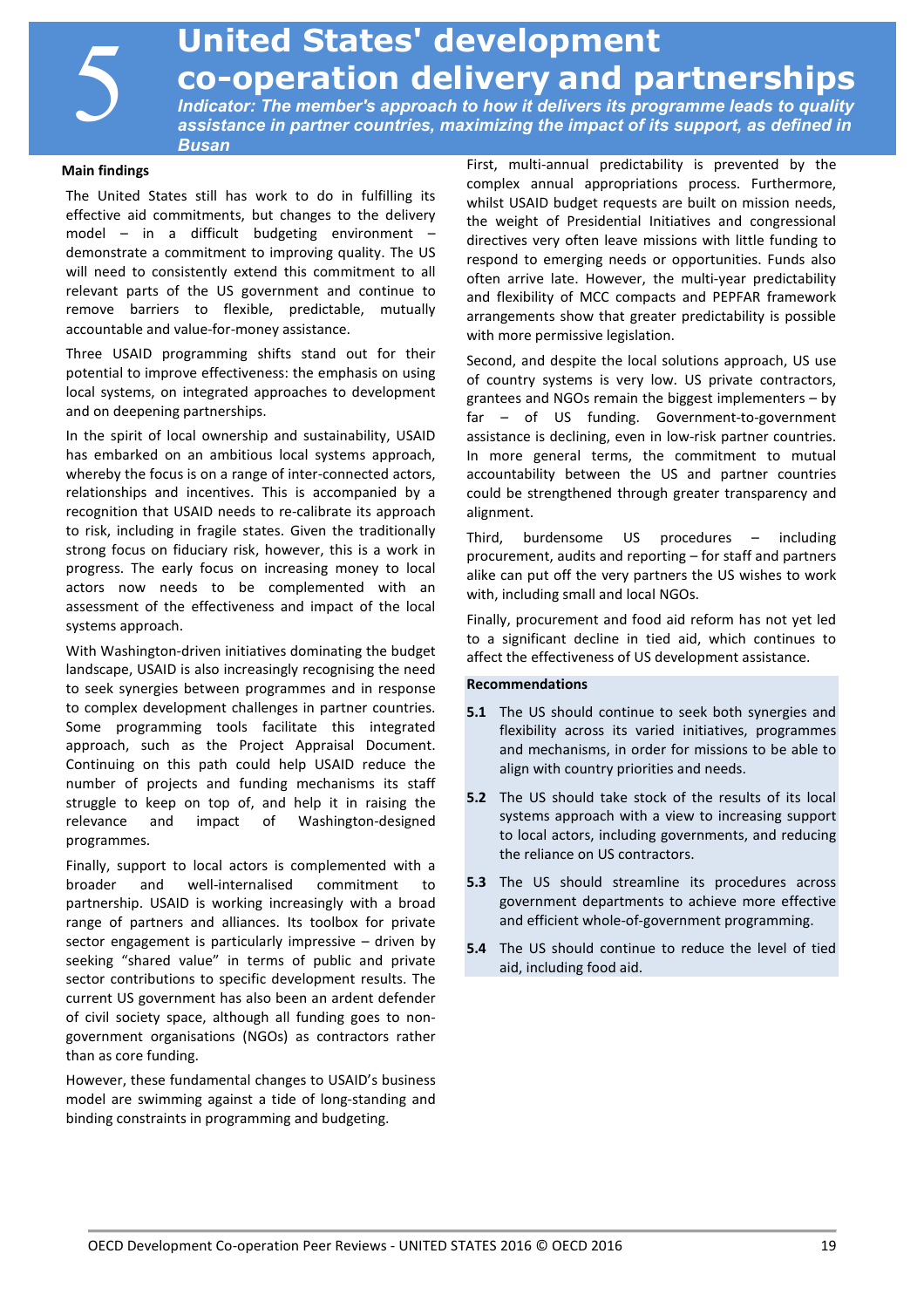6 **Results management and accountability of US development co-operation** 

*Indicator: The member plans and manages for results, learning, transparency and accountability*

## **Main findings**

Results and accountability are central tenets of the current administration and are integrated into development co-operation reforms. This focus has culminated in the passing of the Foreign Aid Transparency and Accountability Act, which should help the government continue to raise standards in performance measurement and transparency across the system, taking inspiration from the leader in the pack, the Millennium Challenge Corporation (MCC).

The US – its agencies and initiatives – sets and reports on high-level, aggregate and occasionally outcome-oriented results in its priority areas. This is underpinned by the integration of results into new programme management and budgeting tools, and a stronger focus on data-driven approaches to gathering and presenting evidence. Progress has also been made in building a culture of evaluation within USAID, the State Department and MCC – not least through staff training, communities of practice and transparent evaluations.

However, USAID and the State Department's results system is complex and burdensome – with too many indicators, data quality challenges, an excessive reporting regime and limited alignment with partner country results. This is creating a transaction and compliancebased approach, undermining the utility of results information for decision making and learning. USAID's new Development Information Solution should be designed to reduce the burden and increase the usefulness of results information. The SDGs also offer the US an opportunity to achieve stronger coherence and alignment with the results priorities of its partner countries.

Whilst there are more and better evaluations being conducted in USAID, particularly at mission level, on performance and impact, evaluation management and planning could also usefully be driven more by their potential contribution to learning across the organisation. The commitment to conduct more evaluations with partners, and to follow up on all evaluations, could also be strengthened within both USAID and the State Department.

Evidence and evaluation in USAID form part of a broader knowledge management approach known as the collaborating, learning and adapting framework. This is an ambitious attempt to make better use of, and connections between, its wealth of experience, tools and people. It reflects a clear commitment to institutional learning, at all levels of the agency. However, once again, the systems to support this endeavour are complex and overlapping, and have not been uniformly rolled out across the

organisation, undermining the ability of staff to make best use of them.

The government has made significant improvements to the external face of US development co-operation. Although only MCC met the Busan transparency standard by its deadline of 2015, the direction of travel towards enhanced transparency is positive in all corners of the US system. With the aforementioned act, and systems such as the ForeignAssistance.gov website now in place, all US government departments – in equal measure – can shift their focus to the quality and comprehensiveness of their aid transparency effort.

A robust control environment also assures Congress and the US public of a high level of domestic accountability for the use of taxpayers' money. The reporting to and communication with Congress, in particular, have resulted in stronger, more bi-partisan, support for USAID and foreign assistance. Levels of public awareness and support, on the other hand, remain weak – despite the more strategic and targeted communications effort by USAID emanating from its new mission statement, and other actors in the system such as the Peace Corps.

- **6.1** To improve the use of results information, evidence and data, the US should streamline its indicators and reporting, and align more with partner country results frameworks and the SDGs.
- **6.2** The US should embed its focus on collaborating, learning and adapting with simplified knowledge management tools and through routine follow up of evaluation findings.
- **6.3** The US should continue to work with a vibrant civil society and private sector to deepen citizen engagement with global development.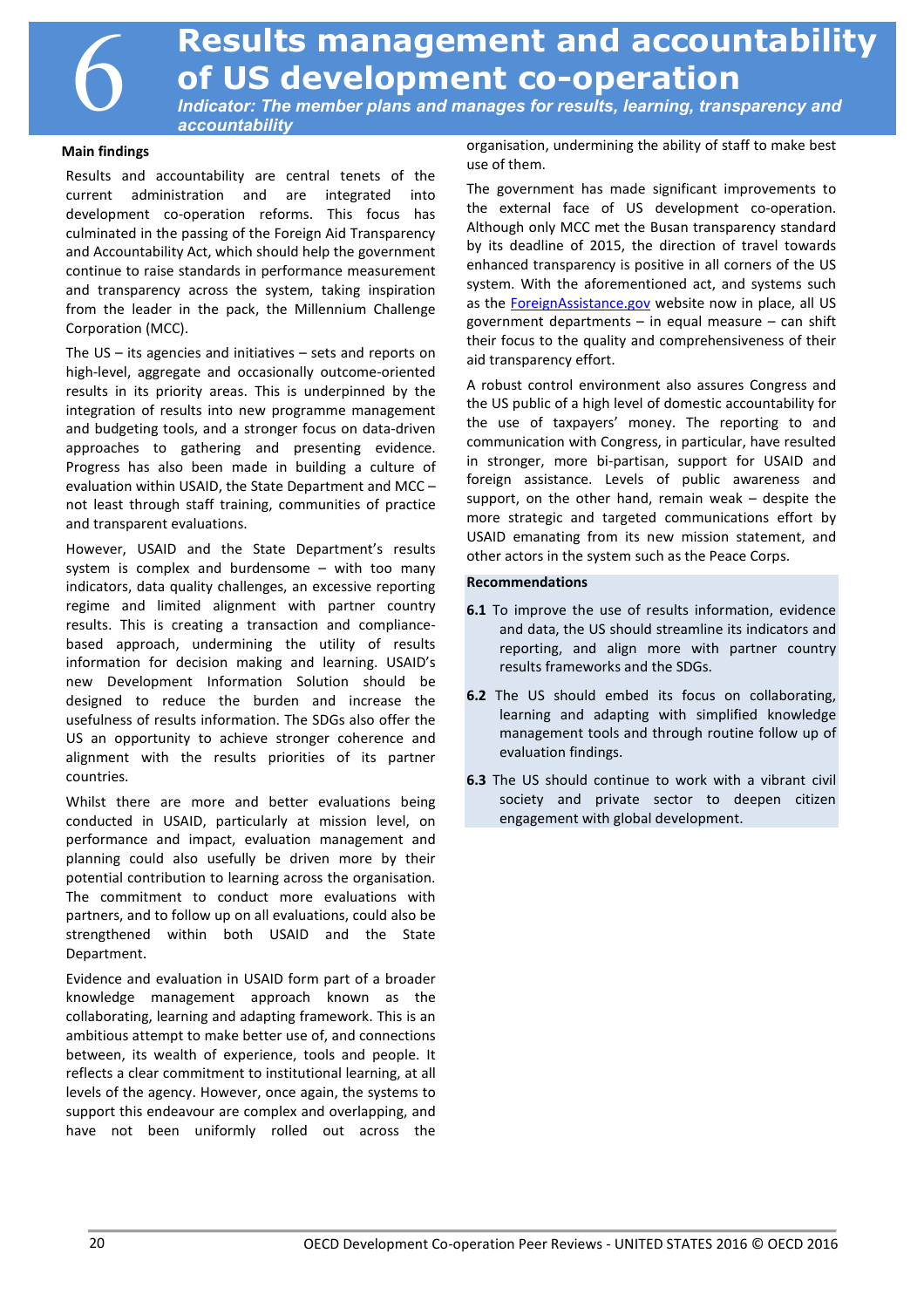## 7 **United States' humanitarian assistance**

*Indicator: The member contributes to minimising impact of shocks and crises; and saves lives, alleviates suffering and maintains human dignity in crisis and disaster settings*

### **Main findings**

Humanitarian assistance is a policy priority for the United States, both globally and in the field. The weight given to the programme is matched by a hefty budget  $-$  making the US a key humanitarian donor globally.

The US's ability to provide a quality response from the early days of a new or escalating emergency remains impressive, with new tools  $-$  such as crisis modifiers  $$ proving a valuable addition to existing hands-on approaches and financing mechanisms. Greater funding predictability has also allowed some useful new tools to be used in complex crises – such as local purchases, cash responses and innovation – helping deliver on areas deemed priorities at the 2016 World Humanitarian Summit. The US is encouraged to expand the use of such tools and to systematically consider cash-based responses as a part of its toolkit.

US government humanitarian staff are highly respected by their peers and partners. Funding decisions in-country are informed by these experienced staff, ensuring that decisions target the highest priority needs, and that partner programmes are well designed. Overall, humanitarian organisations value their strong and constructive partnerships with US federal agencies.

Early warning tools, including the Famine Early Warning System Network, are very useful for the broader humanitarian community, and the US does take early action based on this information.

Useful progress since the last peer review includes a more predictable humanitarian budget, better financing and programming options for recovery and transition contexts, and a high-profile push for resilience programming.

In addition, the US is to be congratulated on its approach to accountability to affected populations – this is an inspiration for other donors and provides the right incentives for partners.

Individual US responses, especially to high-profile emergencies, are evaluated or subjected to after-action reviews, which is also good practice.

The US could now build on its achievements in certain areas. The extensive network of field staff serves as the front line for monitoring partner programmes, but security constraints can limit staff access to project sites, hindering the effectiveness of this monitoring effort. Systematically including evaluation budgets in partner grants could help in those areas.

The US is making efforts to ensure that branding and transparency requirements do not affect partner

neutrality or create protection concerns; the US must continue to take care in this sensitive area.

The civilian nature of the US response in disaster settings is now clear. While there is no specific US internal guidance for the use of military assets to deliver or support humanitarian programmes, the US considers the internationally agreed principle of last resort in any request for military support to humanitarian operations, regardless of the context. However, by developing safeguards, the US could further diminish the risk of inappropriate military involvement in humanitarian assistance.

The US is to be commended for further untying food aid. However, if the US is to get the greatest value for money from its food response to front-burner emergencies, it will need to untie more of its food aid allocation: both the commodities and their transportation.

Compliance with counterterrorism measures – an issue for several DAC members – remains a concern. The US has clearly made progress, but more needs to be done.

The previous review asked the US to strengthen crossgovernment co-ordination mechanisms. Disaster coordination mechanisms now seem to be working very well – the Ebola response is a good example. Co-ordination on policy issues and in protracted crises is more challenging; the division of labour between the State Department and USAID creates obstacles for partners, including those seeking funding for recovery.

The US's role in dealing with crises around the world – including the current refugee crisis – brings to the fore the imperative of bringing together diplomacy, defence and development, as stipulated in the PPD-6.

- **7.1** The US should continue to review compliance with counter-terrorism measures to ensure that partners can carry on working with local counterparts and are not punished for work in high-risk areas.
- **7.2** The US should continue to strengthen cross-government co-ordination mechanisms, especially in protracted crises and on policy issues, to increase the impact of the US voice on the global stage, and increase the effectiveness of its humanitarian aid on the ground and strengthen its link to long-term development action.
- **7.3** The US should continue to incorporate international guidelines on the military involvement in humanitarian assistance when developing policies and conducting operations.